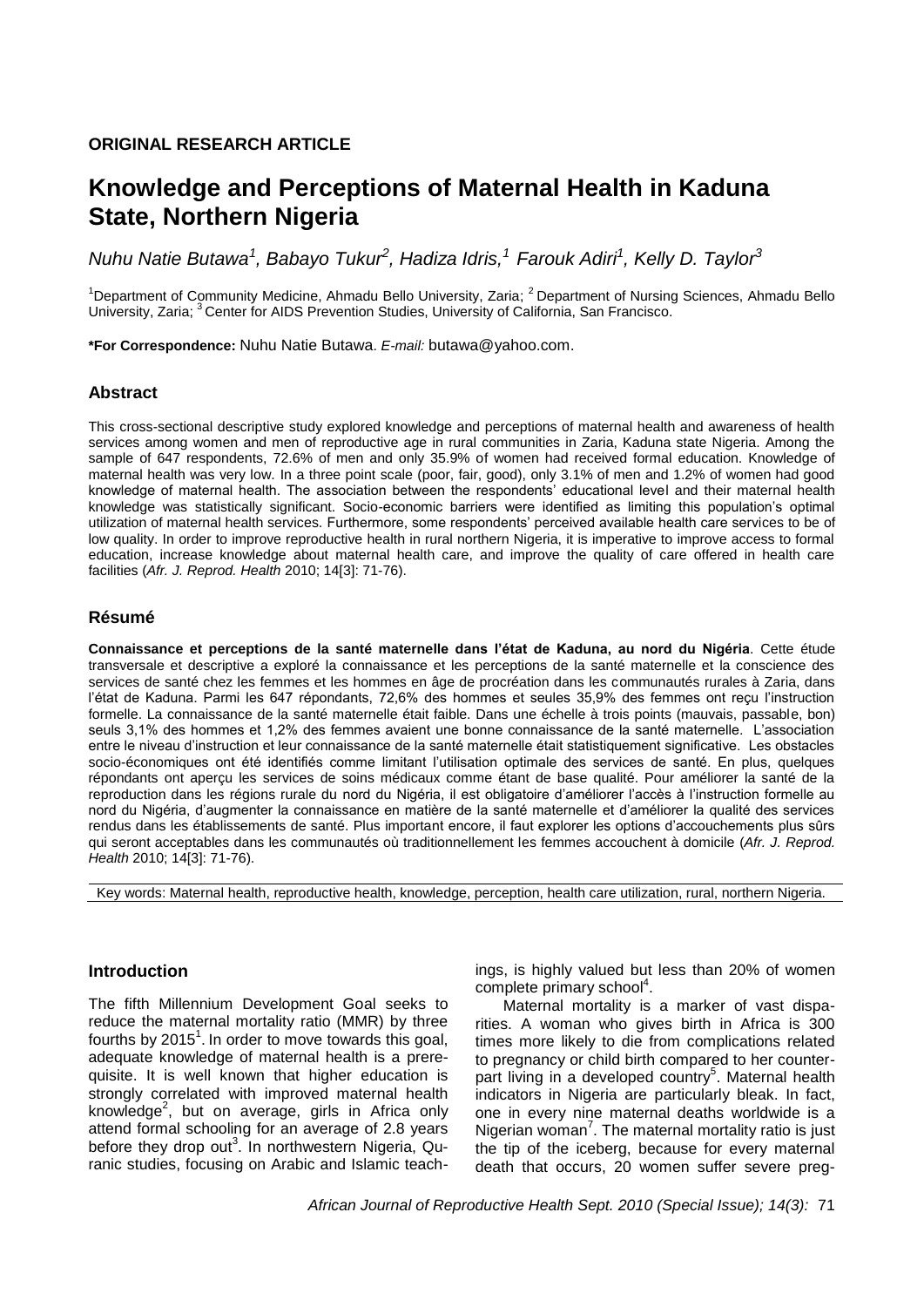nancy-related complications, some of which can result in lifelong disabilities<sup>6</sup>.

Socio-cultural factors also play a key role in influencing men's and women's knowledge and practices related to maternal health. Northern Nigeria is primarily Hausa and Muslim<sup>8-9</sup>. Since men hold the primary decision-making power in the society, the decision to go to a health facility in an emergency must wait until the husband (or in-laws) give consent<sup>3</sup>. Furthermore, the low value placed on girls" education leads to a low rates of girl" primary school enrolment. Even though knowledge about maternal health is not taught in school, the very fact of having attended school seems to increase overall awareness and ability to obtain new knowledge, as has been seen in Nepal, Venezuela, and Southwestern Nigeria<sup>10-11</sup>.

Place of delivery is another important factor. The 2008 Nigerian Demographic and Health Survey (NDHS) reported that 90.2% of deliveries in the Northwest region took place without a skilled birth attendant (SBA). The report also reveals that Northwestern women who gave birth without a SBA were perfectly divided: 44% were assisted by relative or a traditional birth attendant and the other 44% delivered completely alone<sup>4</sup>. Although delivering alone is quite rare in other countries, it is commonplace among women in Hausa-Fulani society because it is considered shameful to be heard crying out during childbirth<sup>12</sup>. Rates of home deliveries exceed 90% in rural areas. Adamu et al., in a study based in rural Kano, found that 96.3% of women delivered or planned to deliver at home<sup>12</sup>.

# **Methods**

A descriptive cross-sectional study was carried out in 2008 to assess the reproductive health knowledge and perception of maternal health care services among men and women living in three communities in northern Nigeria. Respondents were between the ages of 15 and 49, except for 17 younger married girls and 49 men and women who were over 50 years of age. The three communities, Dakace, Shika Dam and Tsibiri, each had a health post and a public primary school, although only Dakace had its own secondary school.

Respondents from the three communities were selected randomly. All households were given a serial number from which every third household was selected. Closed-ended questionnaires were used to collect information from 326 women who had delivered within the past two years and 321 adult male heads of household. The questions were asked of husbands and wives, with some men having more than one wife.

The knowledge questionnaire was modeled after the NDHS $4$ . Sixty-two questions were used to assess maternal health knowledge, including questions about danger signs in pregnancy and childbirth, complications, utilization of health services, and antenatal care (ANC). Each correct answer was given one mark and each wrong answer was given no marks. Each respondent"s level of knowledge was scored on a scale of 0 to 100. Respondents with a score of 25% or below were coded as having "poor" knowledge, 26-75% coded as "fair" knowledge and those with scores greater than 75% were considered to have "good" knowledge. Twelve fellows from the Population and Reproductive Health Programme (PRHP) were trained for two weeks on how to develop and administer the survey instrument. A subset of the fellows translated and back-translated the questionnaire into Hausa before administration. The questionnaire was pretested in a community with similar demographic characteristics to the three study communities. Data was analyzed using SPSS version 17.0. Chi-square tests of association were done to determine the difference in respondents" levels of knowledge.

Ethical approval was obtained from the ethical and scientific committee of Ahmadu Bello University Teaching Hospital in Zaria. At each local government area, permission was obtained from the Chairman. At the community level, community leaders granted permission to conduct the study. The respondents and their spouses gave verbal consent prior to being interviewed.

# **Results**

The mean age of men was 37.4 years and the mean age of women was 25.8 years (Table 1). The study population was primarily married (97.9%) and Muslim (88% of men and 99% of women) Almost 73% of men had some formal education while only 36% of the women had any form of formal education. *Knowledge of maternal health* Overall men and women had extremely poor knowledge of maternal health (Figure 1). Only 3% of men and 1% of women received a score in the "good" range. A considerable number (44.2% of men and 55.7% of women) have fair knowledge of maternal health but the remainder has poor knowledge. More than 50% of men and 43% of women gave answers that fell into the category of "poor" knowledge. There was a statistically significant association between the respondents' level of education and their knowledge score ( $p =$ 0.001) for both men and women: knowledge of maternal health was higher among those with more education.

#### *Awareness of health facilities*

Table 2 shows men and women"s awareness levels regarding available maternal health care. 53% of the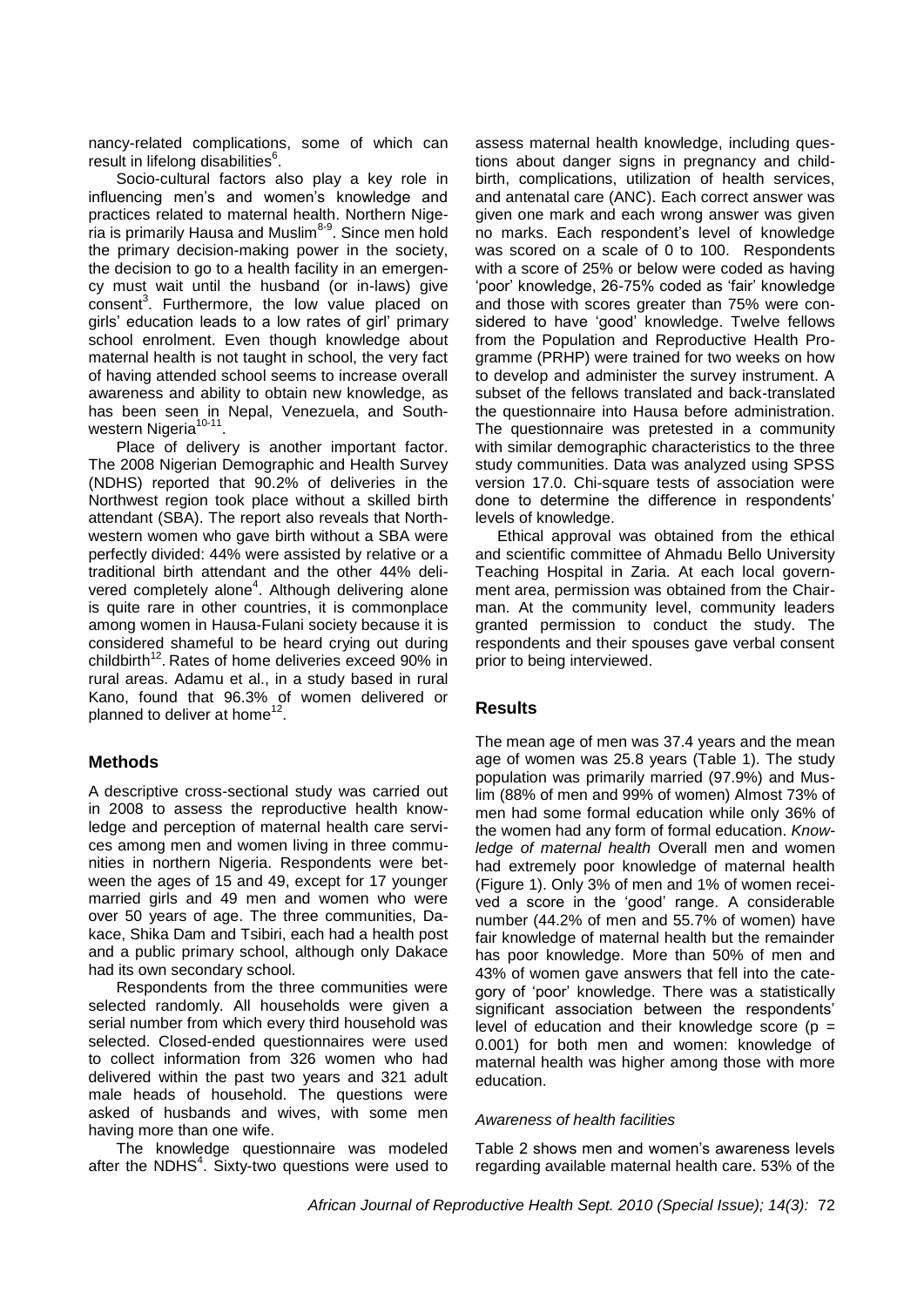| Characteristic        | $N = 321$ Males |      | $N = 326$ Females |      |
|-----------------------|-----------------|------|-------------------|------|
|                       | <b>Freq</b>     | %    | Freq              | %    |
| Age                   |                 |      |                   |      |
| $<$ 15                |                 |      | 17                | 5.1  |
| $15 - 19$             |                 |      | 41                | 12.4 |
| 20-24                 | 8               | 2.5  | 99                | 29.7 |
| 25-29                 | 41              | 12.9 | 42                | 12.6 |
| 30-34                 | 80              | 25.2 | 73                | 21.9 |
| 35-39                 | 69              | 21.7 | 18                | 5.4  |
| 40-44                 | 53              | 16.7 | 24                | 7.2  |
| 45-49                 | 31              | 9.7  | 14                | 4.2  |
| >50                   | 36              | 11.5 | $\mathbf{3}$      | 0.9  |
| <b>Marital status</b> |                 |      |                   |      |
| Single                | $\mathbf{1}$    | 0.3  | $\overline{4}$    | 1.2  |
| Married               | 318             | 99.7 | 326               | 97.9 |
| Divorced              |                 |      | $\overline{2}$    | 0.6  |
| Widowed               |                 |      | 1                 | 0.3  |
| Religion              |                 |      |                   |      |
| Islam                 | 279             | 88.0 | 330               | 99.1 |
| Christianity          | 38              | 12.0 | 3                 | 0.9  |
| <b>Education</b>      |                 |      |                   |      |
| No education          | 84              | 26.5 | 10                | 3.0  |
| Quranic               |                 |      | 203               | 60.9 |
| Primary               | 92              | 29.0 | 64                | 19.2 |
| Secondary             | 77              | 24.3 | 45                | 13.5 |
| Tertiary              | 29              | 9.1  | $\overline{7}$    | 2.1  |
| Others                | 35              | 1.01 | 3                 | 0.9  |

**Table 1.** Socio-demographic Characteristics of Respondents, 2008.



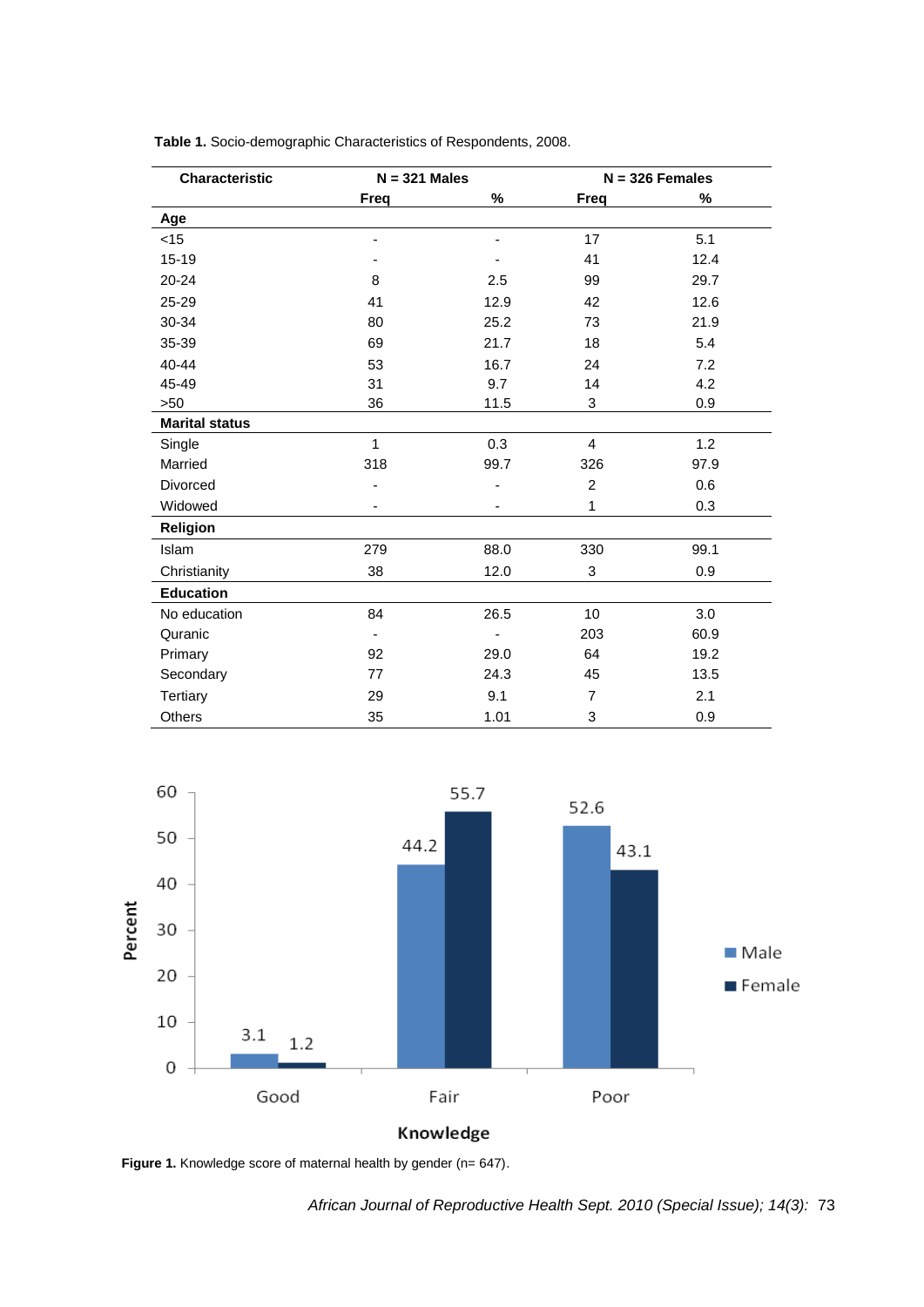| <b>Problems</b>                      | Men (n) | (n=321) (%) | Female (n) | (n=326) (%) |  |
|--------------------------------------|---------|-------------|------------|-------------|--|
| Health facility not always open      | 61      | (21.6)      | 24         | (11.1)      |  |
| No enough trained workers            | 80      | (28.3)      | 24         | (11.1)      |  |
| Staff unfriendliness                 | 37      | (31.1)      | 24         | (11.1)      |  |
| Lack of delivery facilities          | 32      | (11.3)      | 11         | (5.1)       |  |
| Lack of equipment                    | 68      | (23.9)      | 17         | (7.9)       |  |
| Lack of availability of drugs        | 100     | (35.2)      | 65         | (31.5)      |  |
| No transport for referrals           | 6       | (2.1)       | 25         | (11.6)      |  |
| Facility cannot handle complications | 24      | (8.5)       | 17         | (7.9)       |  |
| Awareness                            |         |             |            |             |  |
| Family planning                      | 9.6     | (3)         | 39         | (11.9)      |  |
| <b>ANC</b>                           | 170     | (53)        | 245        | (75.2)      |  |
| Delivery services                    | 1.6     | (0.5)       | 66         | (20.2)      |  |
| <b>Assessment of services</b>        |         |             |            |             |  |
| poor                                 | 29      | (9)         | 6          | (2)         |  |
| Excellent                            | 45      | (14)        | 26         | (8)         |  |

**Table 2.** Respondents awareness about and assessment of local health facilities.

men and 75.2% of the women were aware of ANC services offered at primary and/or secondary facilities in their area. Less than 1% of men and 20.2% of the women said they were aware of the delivery services offered by health facilities. Only 3% of the men and 11.9% of the women were aware that family planning was one of the services offered. The low level of awareness appears to be matched by an equally low rate of patronage of health facilities for delivery or for family planning services. (Tukur et al., Avidime et al. in this issue).

#### *Barriers to Seeking Care*

The respondents reported a number of barriers to accessing health facilities for antenatal care and delivery. Over half of the women (63%) felt they must seek consent from their husbands before they could visit a hospital, which is higher than the 52% of the women in the Kano study who reported they need to wait for their husband"s permission before visiting a hospital<sup>13</sup>.

Financial concerns are often another major barrier to accessing services<sup>14-15</sup>. In the Kano study, 25% of study participants cited lack of money as a reason for not using health facilities<sup>13</sup>. Tukur et al found an even greater proportion of women (35%). Policy makers need to consider how subsidies for medical services, supplies, drugs and transportation can be efficiently implemented to benefit the poorest families, who experience a disproportionate amount of maternal and child death and disability.

Eighty-eight percent of female respondents expressed a strong preference for female health workers, especially for matters pertaining to women"s health, which has been confirmed by Population and Reproductive Health Partnership (PRHP) community-based researchers through informal conversations with the communities. While Community Health Extension Workers (CHEWs) are supposed to serve their designated community, most communities only have male CHEWs, which often results in complete avoidance of care-seeking for female health problems, whether or not women urgently require advice and care.

#### *Perceptions of health care services*

Fourteen percent of men and 8.0% of women assessed the health services to be excellent, 9.0% of the men and 2.0% of women said the health services were poor. Of those who were disappointed with the quality of care, the reasons given were as follows: 22% of men and 11.1% of women complained that the health facility was not always open, 35.2% of men and 31.5% of women complained of lack of prescription of drugs in the health facilities, and 31.1% of the men and 11.1% of the women mentioned staff un-friendliness. Indeed, all three primary health facilities in the study area were judged to be substandard because they not only lacked essential medicines but also basic equipment such as thermometers and blood pressure monitors. All were understaffed, and none of the PHCs had a qualified midwife on duty.

# **Discussion**

This study found a very small percentage of men and women to have a good knowledge of maternal health. Men's knowledge was considerably worse than women"s. Findings also revealed that both sexes are poorly informed about the range of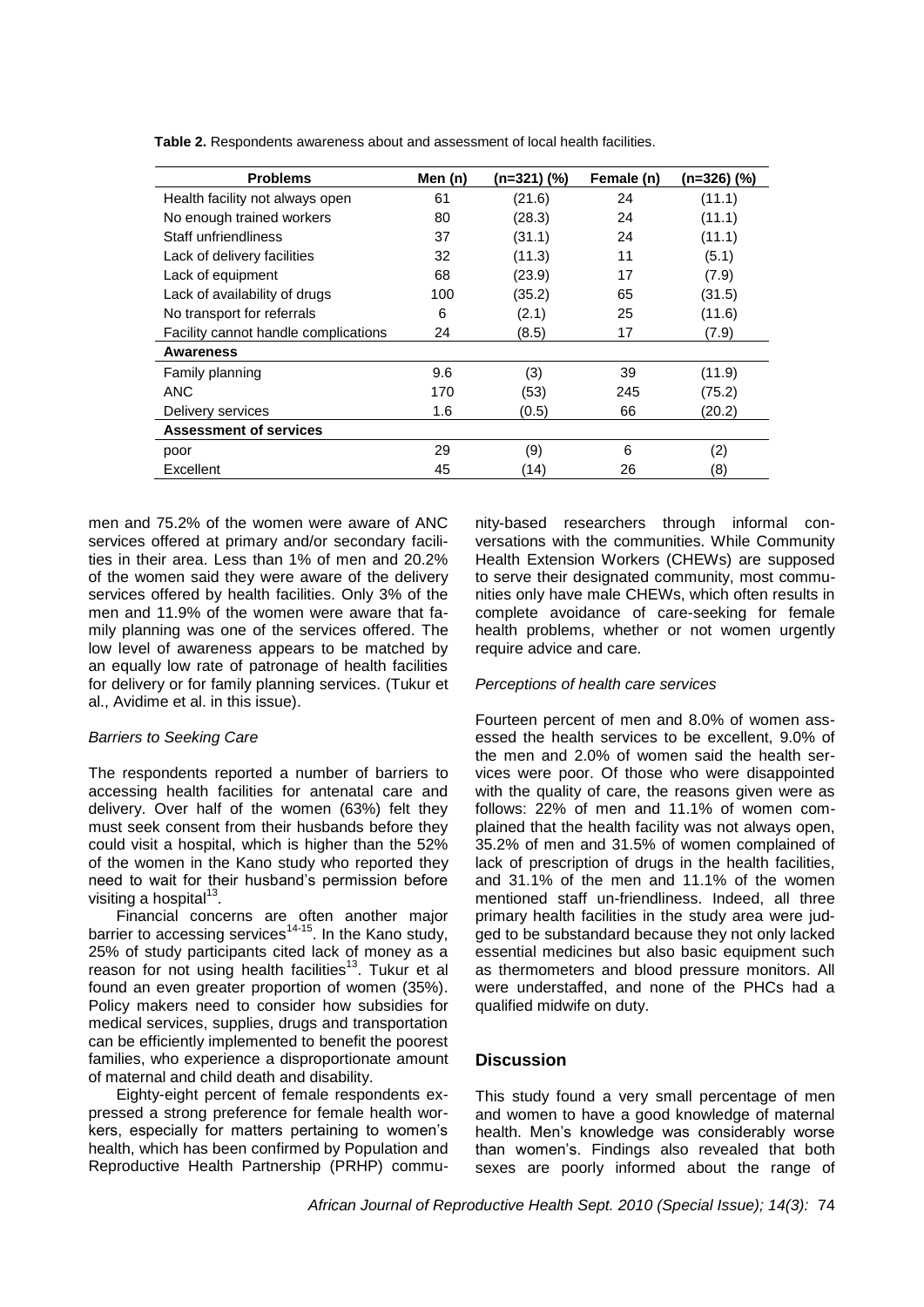services offered in nearby health facilities. Although the vast majority of maternal health programs target women, this finding highlights the importance of strategies aimed at educating men about maternal health danger signs and the benefits of maternal health care. The fact that a considerable number of boys leave school before they get a chance to complete their education (Nmadu et al. in this issue) exacerbates the problem of low knowledge levels among men.

As amply demonstrated the literature on education and women"s health, the study team found a significant association between having attended conventional education and knowledge of maternal health  $(p=0.001)^{15-18}$ . The number of years of school completed appears to change women"s perceptions about health services, leading to better knowledge and better utilization of most types of health care<sup>10</sup>. A 2001 study by Levine et al. in Nepal and Venezuela (2001) found that a woman who completes six years of schooling will maintain her basic reading skills into her adult years, although she may slip back somewhat in her level of proficiency. Levine et al argue that even if the quality of schools are terrible, students benefit from learning an "academic register" which is quite similar to the language of all bureaucracies, whether the bureaucracy is a school, a hospital or a government office. Confidence that arises through familiarity with institutions may in turn, lead to greater utilization of health services<sup>1</sup> .

At present, only 13% of women in north-western Nigeria attend formal schooling for more than seven years. In this study, two-thirds of women had not attended any form of conventional education. In fact, the preponderance of male CHEWs in northern Nigeria is most likely due to the fact that there are not enough girls staying in school and out of marriage long enough to meet minimum educational qualifications to qualify for CHEW training in the first place.

#### *Limitations*

Considering the fact that secondary hospitals are less than 40 minutes away from these three communities, it seems implausible that 99% of men and nearly 80% of women are not aware that secondary hospitals in the area provide delivery care. This finding warrants further investigation. There is no question that home deliveries are the norm in rural Hausa society, so unless a dire emergency arises, many families simply assume that childbirth will take place at home. Nevertheless, these communities have enough collective experience with complications in pregnancy, labour and delivery to have had direct experience with the near-misses of family members. On a parallel note, 97% of men and 88% of women claimed that they were not aware of family planning services, which seems implausible considering that contraception is a controversial and highly taboo issue. As such, it is likely to be discussed from time to time among the most rebellious among the women or between open-minded men and their wives.

Limited by a cross-sectional design, this study was unable to investigate the more puzzling findings. It is possible that the question was not conveyed in a clear enough manner, or that the investigators failed to probe in a way that revealed respondents true feelings and levels of knowledge. The community members may have also misinterpreted questions such as: "Do you know about any methods women can use to prevent getting pregnant if they would like to rest between births" to mean "Do you have any personal experience with using contraceptives…"

The principal barrier in conducting this study was the community's suspicion about the research team"s motives for carrying out a study in their community. Northern Nigerian rural communities are generally wary of outsiders, especially if they mention the idea of family planning. The presence of the authors was seen by some community members as a strategy to covertly introduce family planning into their community. Researchers had to take pains to reassure respondents of the true purpose of the study. This strong sense of distrust within the communities may also prevent inhabitants from acquiring new knowledge.

# **Conclusions**

This study was an initial investigation about the knowledge of maternal health in three northern Nigerian communities, which found surprisingly poor levels of knowledge of maternal health. Socioeconomic barriers, low educational attainment and community perceptions about the quality of care appear to limit optimal utilization of maternal health services. To improve reproductive health in rural areas, it will be necessary to increase men and women"s knowledge of the importance of maternal health care, and improve the quality of care offered in nearby health care facilties. Finally, while the education of girls and women is certainly a priority for maternal health, improved coverage and quality of education for Nigerian youth *of both sexes* would greatly benefit men, women, children and society as a whole.

# **Acknowledgements**

The authors would like to acknowledge the communities of Dakace, Shika Dam and Tsibiri for their